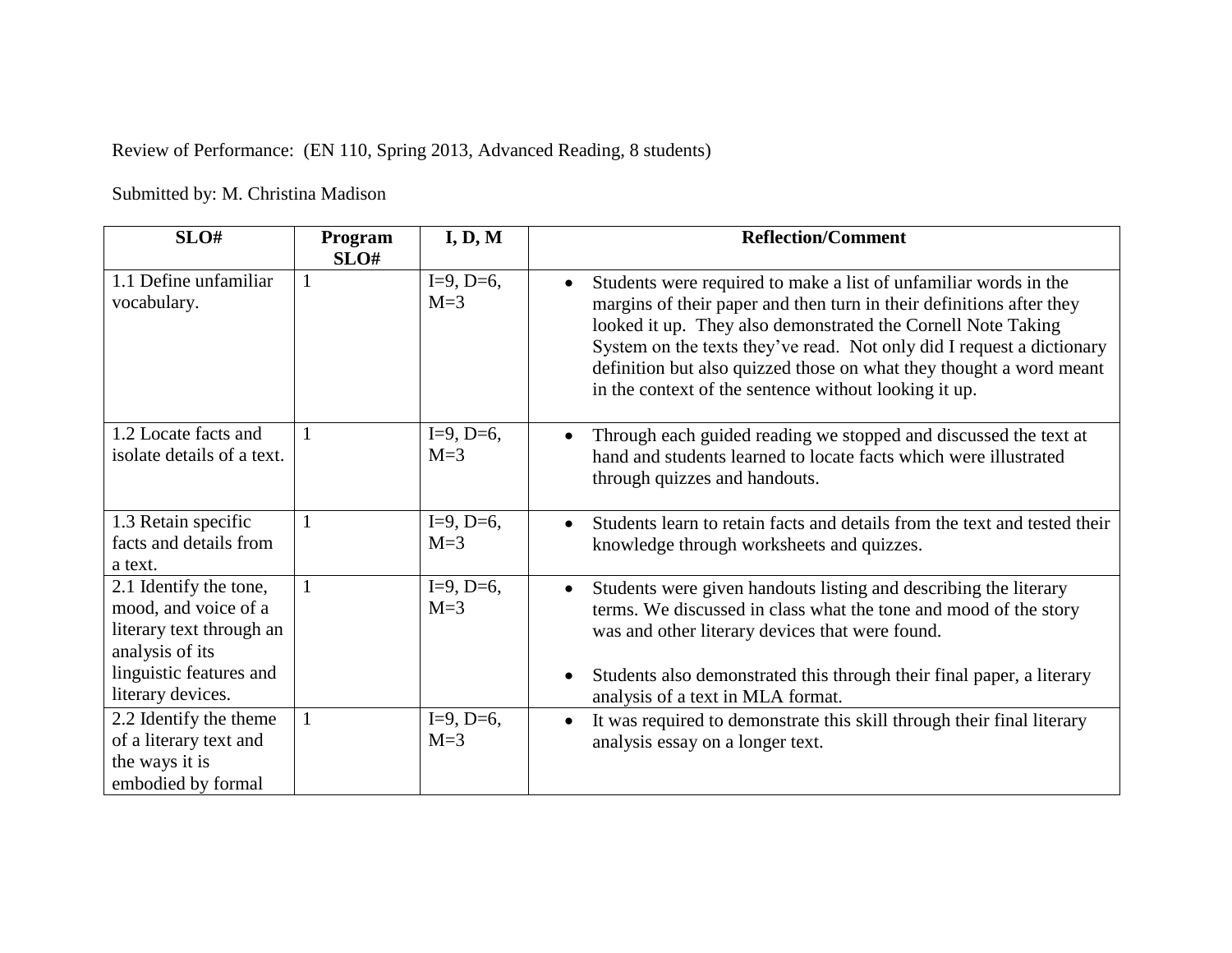| elements.                                                                                                                |              |                      |                                                                                                                                                                                                                                                                                                                                                                                               |
|--------------------------------------------------------------------------------------------------------------------------|--------------|----------------------|-----------------------------------------------------------------------------------------------------------------------------------------------------------------------------------------------------------------------------------------------------------------------------------------------------------------------------------------------------------------------------------------------|
| 2.3 Identify and<br>analyze common<br>semantic features such<br>as connotation,<br>denotation, and figures<br>of speech  | 1            | $I=9, D=6,$<br>$M=3$ | This skill was demonstrated through handouts and discussions in<br>$\bullet$<br>class while evaluating a story.                                                                                                                                                                                                                                                                               |
| 2.4 Distinguish<br>between facts and<br>opinions in a text.                                                              | $\mathbf{1}$ | $I=9, D=6,$<br>$M=3$ | Students were given handouts and quizzes to perform this outcome.                                                                                                                                                                                                                                                                                                                             |
| 2.5 Evaluate ideas<br>presented in a text by<br>determining the<br>rhetorical structures<br>used to persuade<br>readers. | $\mathbf{1}$ | $I=9, D=6,$<br>$M=3$ | This outcome was achieved through the various guided readings in<br>$\bullet$<br>class.<br>Students participated in group work where they worked together on<br>the ideas from the text and used the same rhetorical structures to<br>persuade their audience, such as a poem they've written or a short<br>skit they performed in front of class.                                            |
| 2.6 Recognize the<br>implicit assumptions<br>and values underlying<br>a written work.                                    | 1            | $I=9, D=6,$<br>$M=3$ | This skill was demonstrated through robust class discussions as well<br>$\bullet$<br>as their journal work where I extended the theme and values on each<br>journal topic for further introspective analysis.                                                                                                                                                                                 |
| 3.1 Write a summary<br>of a text that<br>demonstrates an<br>understanding of the<br>main ideas of the text.              | $\mathbf{1}$ | $I=9, D=6,$<br>$M=3$ | With each assigned text from the book, students were required to<br>$\bullet$<br>answer a question from discussions and writing from readings. I<br>introduced the MLA format and then required them to hand in all<br>their short essays in MLA format.<br>Most of the students struggled with MLA format as well as<br>synthesizing and demonstrating critical thinking about the readings. |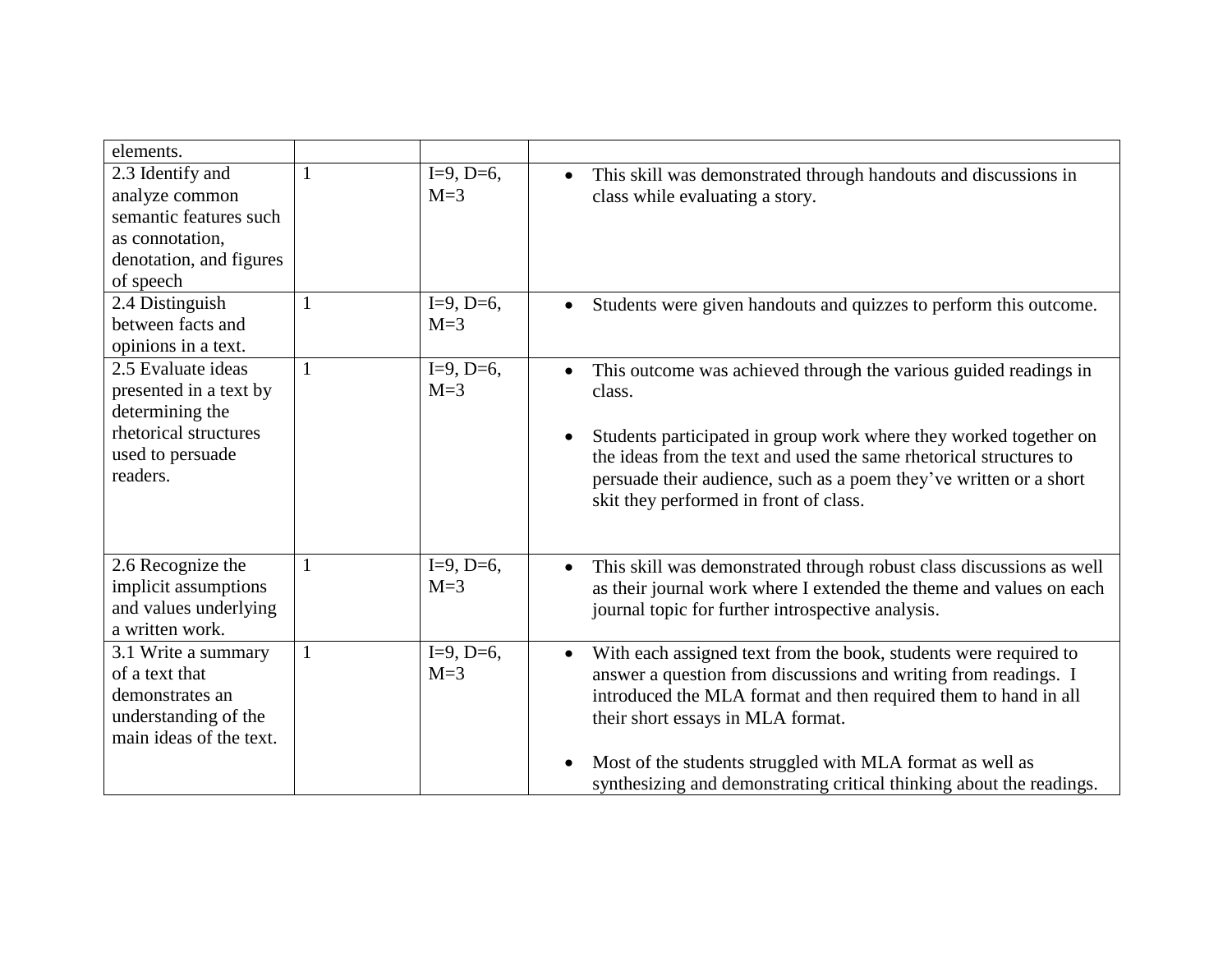|                                                                                                                                          |   |                      | However, during the end of the course, for those who made it<br>through the course, more and more started participating in class<br>discussions as their interests and confidence grew.                                                                                                                                                                                                                                                                                                                                                                                                                                                                                      |
|------------------------------------------------------------------------------------------------------------------------------------------|---|----------------------|------------------------------------------------------------------------------------------------------------------------------------------------------------------------------------------------------------------------------------------------------------------------------------------------------------------------------------------------------------------------------------------------------------------------------------------------------------------------------------------------------------------------------------------------------------------------------------------------------------------------------------------------------------------------------|
| 3.2 Write a paraphrase<br>of a passage that<br>demonstrates an<br>understanding of the<br>content of the passage.                        |   | $I=9, D=6,$<br>$M=3$ | Students demonstrated this skill after I introduced and demonstrated<br>paraphrasing through class discussions and handouts. This outcome<br>was met through their required essays and final paper.<br>Students were required to choose two notable and respectable<br>magazines in the library and summarized and paraphrased one article<br>from each magazine. They also were asked to write a description of<br>the magazine's intended audience.<br>Most students struggled with paraphrasing, and it was obvious that<br>this was an area that needed more focus. By their final paper,<br>however, most improved in this area, but students still needed<br>guidance. |
| 3.3 State the main idea<br>of a text.                                                                                                    | 1 | $I=9, D=6,$<br>$M=3$ | This was achieved through class discussions and short essay or quiz<br>$\bullet$<br>after each guided reading.                                                                                                                                                                                                                                                                                                                                                                                                                                                                                                                                                               |
| 3.4 Ascertain the<br>meaning of a passage<br>by identifying main<br>ideas, supporting<br>details, and logical or<br>narrative sequences. |   | $I=9, D=6,$<br>$M=3$ | Through handouts and class discussions, students learned to identify<br>$\bullet$<br>the meaning of a passage by narrowing down the supporting details,<br>etc.<br>Most of the students who passed this course were able to<br>demonstrate this through lively class discussions and group<br>participation.                                                                                                                                                                                                                                                                                                                                                                 |